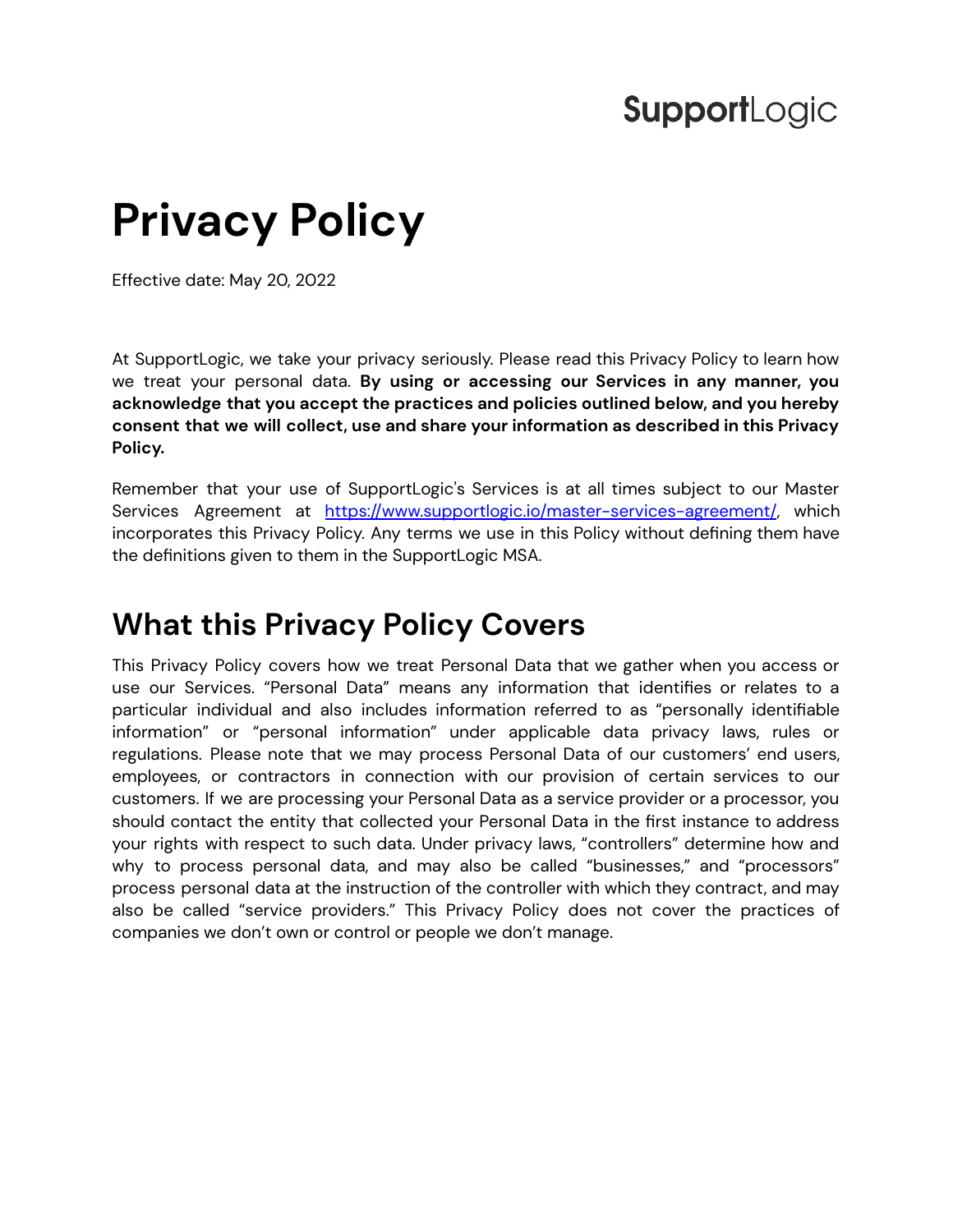### <span id="page-1-0"></span>**Table of Contents**

What this [Privacy](#page-0-0) Policy Covers

Table of [Contents](#page-1-0)

[Personal](#page-2-0) Data

[Categories](#page-2-1) of Personal Data We Collect

[Categories](#page-3-0) of Sources of Personal Data

Our [Commercial](#page-3-1) or Business Purposes for Collecting Personal Data

How We Share Your [Personal](#page-4-0) Data

Legal [Obligations](#page-5-0)

Business [Transfers](#page-5-1)

Data that is Not [Personal](#page-5-2) Data

Tracking Tools, [Advertising](#page-5-3) and Opt-Out

Information about Interest-Based [Advertisements:](#page-6-0)

Data Security and [Retention](#page-7-0)

[Personal](#page-7-1) Data of Children

[California](#page-8-0) Resident Rights

**[Access](#page-8-1)** 

**[Deletion](#page-8-2)** 

[Exercising](#page-9-0) Your Rights

[Personal](#page-9-1) Data Sales Opt-Out and Opt-In

We Will Not [Discriminate](#page-9-2) Against You for Exercising Your Rights Under the CCPA

Other State Law [Privacy](#page-10-0) Rights

[California](#page-10-1) Resident Rights

Nevada [Resident](#page-10-2) Rights

[Changes](#page-10-3) to this Privacy Policy

Contact [Information](#page-11-0)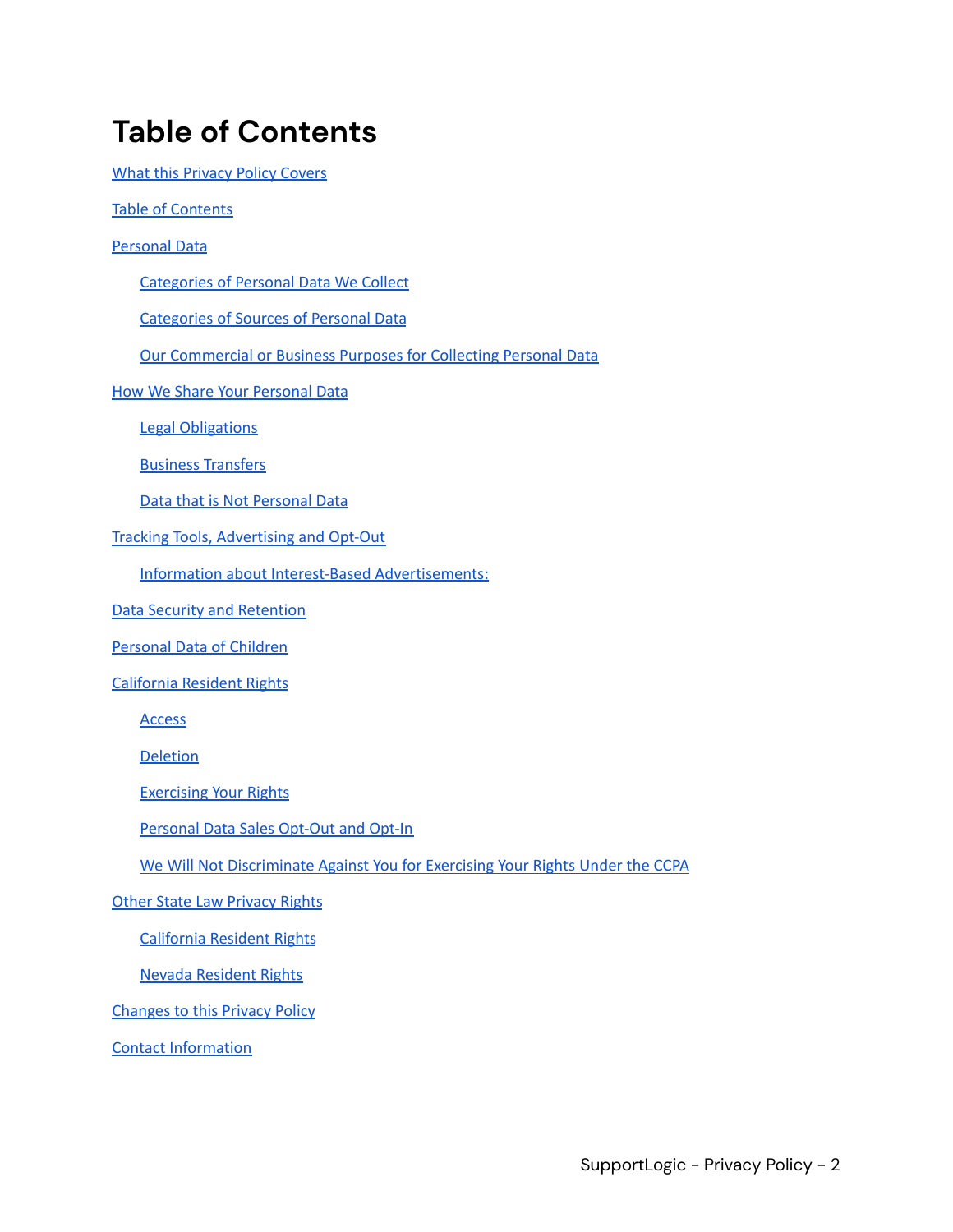### <span id="page-2-0"></span>**Personal Data**

### <span id="page-2-1"></span>**Categories of Personal Data We Collect**

This chart details the categories of Personal Data that we collect and have collected over the past 12 months:

| <b>Category of Personal Data</b>                                                            | <b>Examples of Personal Data We</b><br><b>Collect</b>                                                                                                                                              | <b>Categories of Third Parties</b><br>with Whom We Share this<br><b>Personal Data</b> |
|---------------------------------------------------------------------------------------------|----------------------------------------------------------------------------------------------------------------------------------------------------------------------------------------------------|---------------------------------------------------------------------------------------|
| <b>Profile or Contact Data</b>                                                              | • First and last name<br>$\bullet$ Fmail<br>• Phone number<br>· Unique identifiers such as<br>passwords                                                                                            | • Service Providers<br>• Advertising Partners<br>• Analytics Partners                 |
| <b>Device/IP Data</b>                                                                       | $\bullet$ IP address<br>• Device ID<br>• Domain server<br>• Type of device/operating<br>system/browser used to access the<br>Services                                                              | • Service Providers<br>• Advertising Partners<br>• Analytics Partners                 |
| <b>Web Analytics</b>                                                                        | • Web page interactions<br>• Referring web page/source through<br>which you accessed the Services<br>• Statistics associated with the<br>interaction between device or<br>browser and the Services | • Service Providers<br>• Advertising Partners<br>• Analytics Partners                 |
| <b>Social Network Data</b>                                                                  | $\bullet$ Email<br>• Phone number<br>• Username<br>$\bullet$ IP address<br>• Device ID                                                                                                             | • Service Providers                                                                   |
| <b>Geolocation Data</b>                                                                     | · IP address-based location<br>information                                                                                                                                                         | • Service Providers<br>• Advertising Partners<br>• Analytics Services                 |
| Other Identifying<br><b>Information that You</b><br><b>Voluntarily Choose to</b><br>Provide | · Identifying information in emails or<br>letters                                                                                                                                                  | • Service Providers                                                                   |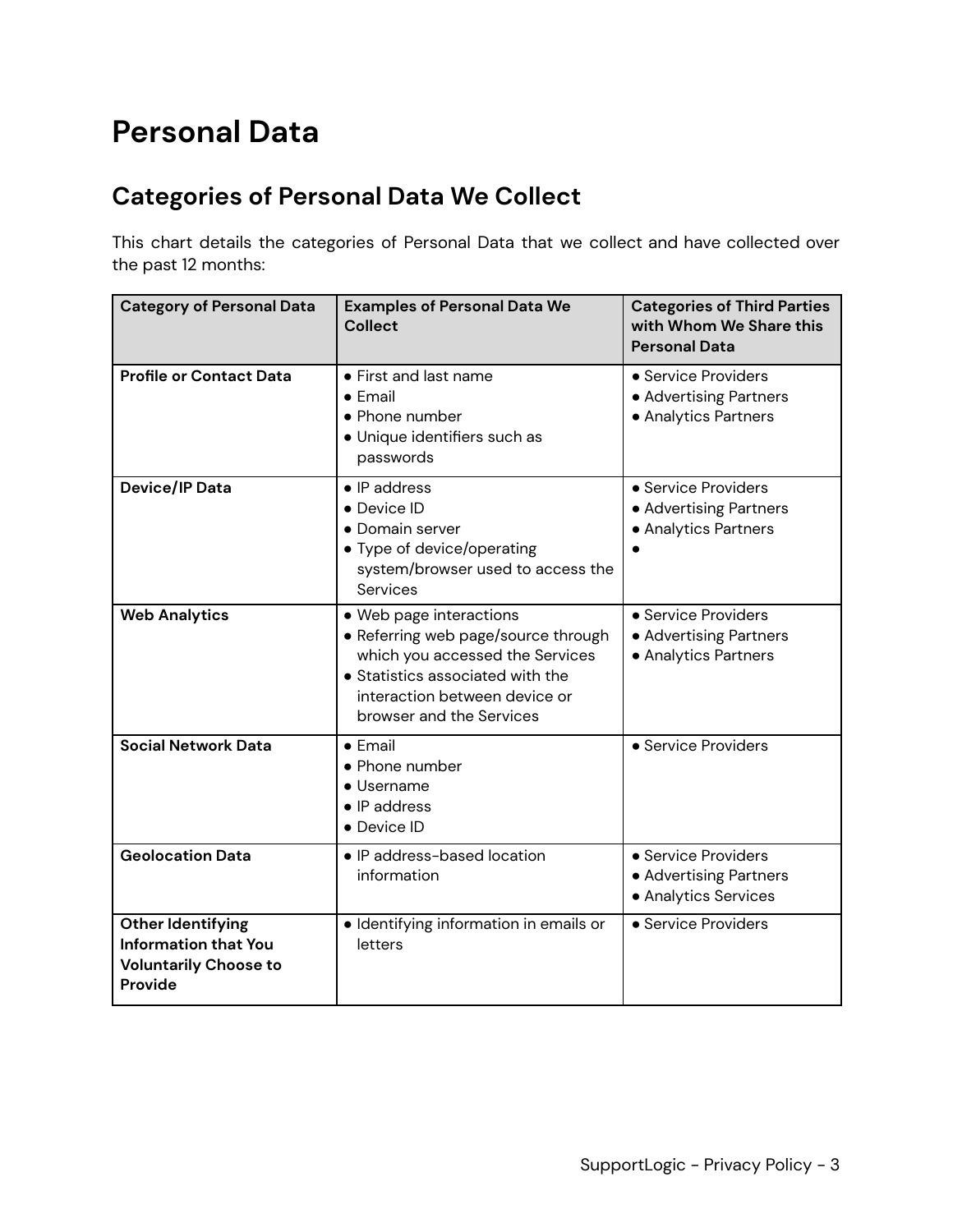#### <span id="page-3-0"></span>**Categories of Sources of Personal Data**

We collect Personal Data about you from the following categories of sources:

- **● You**
	- o When you provide such information directly to us.
		- When you create an account or use our interactive tools and Services.
		- When you voluntarily provide information in free-form text boxes through the Services or through responses to surveys or questionnaires.
		- When you send us an email or otherwise contact us.
	- o When you use the Services and such information is collected automatically.
		- Through Cookies (defined in the "Tracking Tools, Advertising and Opt-Out" section below).
		- If you use a location-enabled browser, we may receive information about your location.

#### **● Third Parties**

- o Vendors
	- We may use analytics providers to analyze how you interact and engage with the Services, or third parties may help us provide you with customer support.
	- We may use vendors to obtain information to generate leads and create user profiles.
- o Advertising Partners
	- We receive information about you from some of our vendors who assist us with marketing or promotional services related to how you interact with our websites, applications, products, Services, advertisements or communications.

### <span id="page-3-1"></span>**Our Commercial or Business Purposes for Collecting Personal Data**

- **● Providing, Customizing and Improving the Services**
	- o Creating and managing your account or other user profiles.
	- o Processing orders or other transactions; billing.
	- o Providing you with the products, services or information you request.
	- o Meeting or fulfilling the reason you provided the information to us.
	- o Providing support and assistance for the Services.
	- o Improving the Services, including testing, research, internal analytics and product development.
	- o Personalizing the Services, website content and communications based on your preferences.
	- o Doing fraud protection, security and debugging.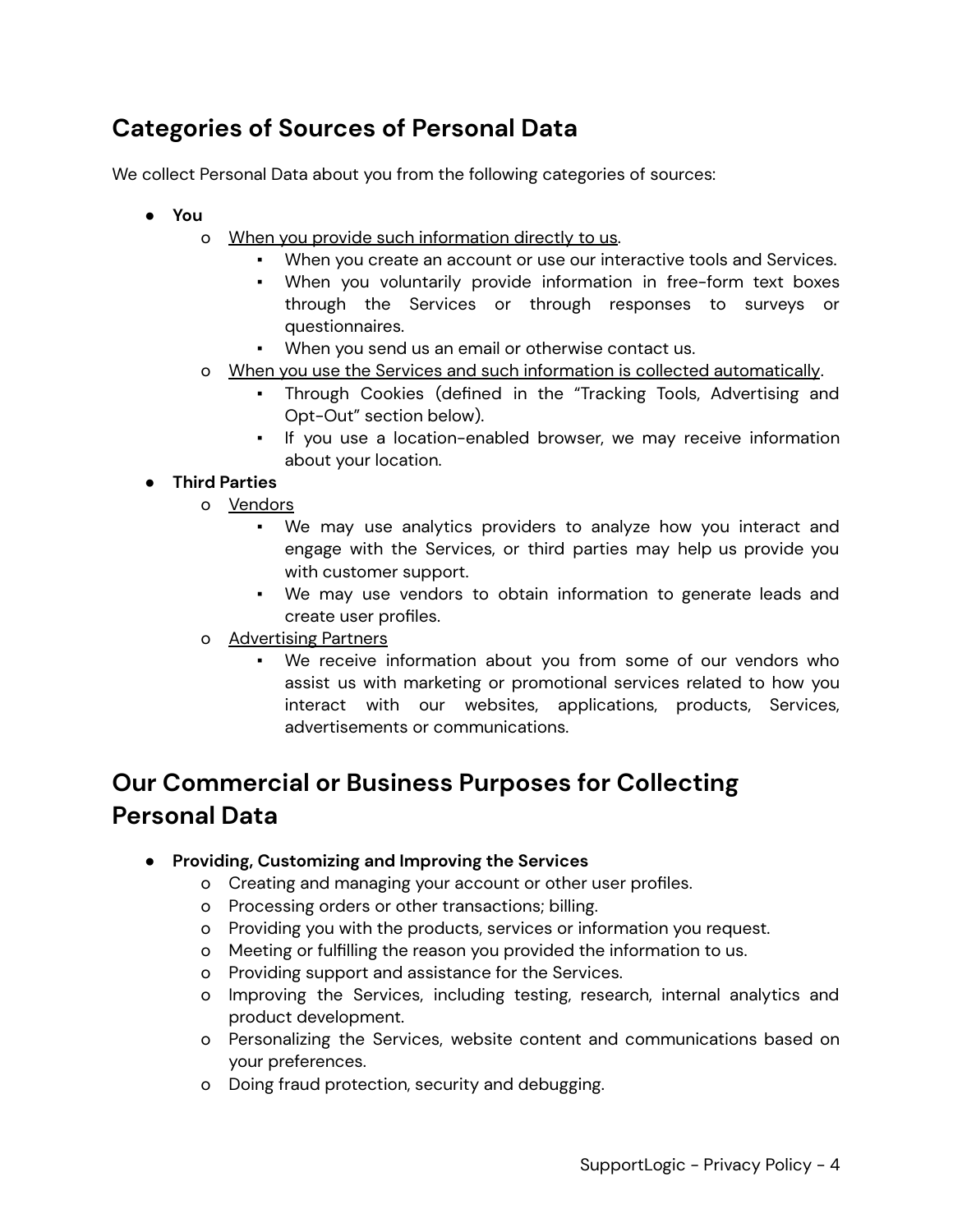- o Carrying out other business purposes stated when collecting your Personal Data or as otherwise set forth in applicable data privacy laws, such as the California Consumer Privacy Act (the "CCPA").
- **● Marketing the Services**
	- o Marketing and selling the Services.
	- o Showing you advertisements, including interest-based or online behavioral advertising.
- **● Corresponding with You**
	- o Responding to correspondence that we receive from you, contacting you when necessary or requested, and sending you information about SupportLogic or the Services.
	- o Sending emails and other communications according to your preferences or that display content that we think will interest you.
- **● Meeting Legal Requirements and Enforcing Legal Terms**
	- o Fulfilling our legal obligations under applicable law, regulation, court order or other legal process, such as preventing, detecting and investigating security incidents and potentially illegal or prohibited activities.
	- o Protecting the rights, property or safety of you, SupportLogic or another party.
	- o Enforcing any agreements with you.
	- o Responding to claims that any posting or other content violates third-party rights.
	- o Resolving disputes.

We will not collect additional categories of Personal Data or use the Personal Data we collected for materially different, unrelated or incompatible purposes without providing you notice.

### <span id="page-4-0"></span>**How We Share Your Personal Data**

We disclose your Personal Data to the categories of service providers and other parties listed in this section. Depending on state laws that may be applicable to you, some of these disclosures may constitute a "sale" of your Personal Data. For more information, please refer to the state-specific sections below.

- **● Service Providers.** These parties help us provide the Services or perform business functions on our behalf. They include:
	- o Hosting, technology and communication providers.
	- o Analytics providers
- **● Advertising Partners.** These parties help us market our services and provide you with other offers that may be of interest to you. They include ad networks.
- **Analytics Partners.** These parties provide analytics on web traffic or usage of the Services. They include: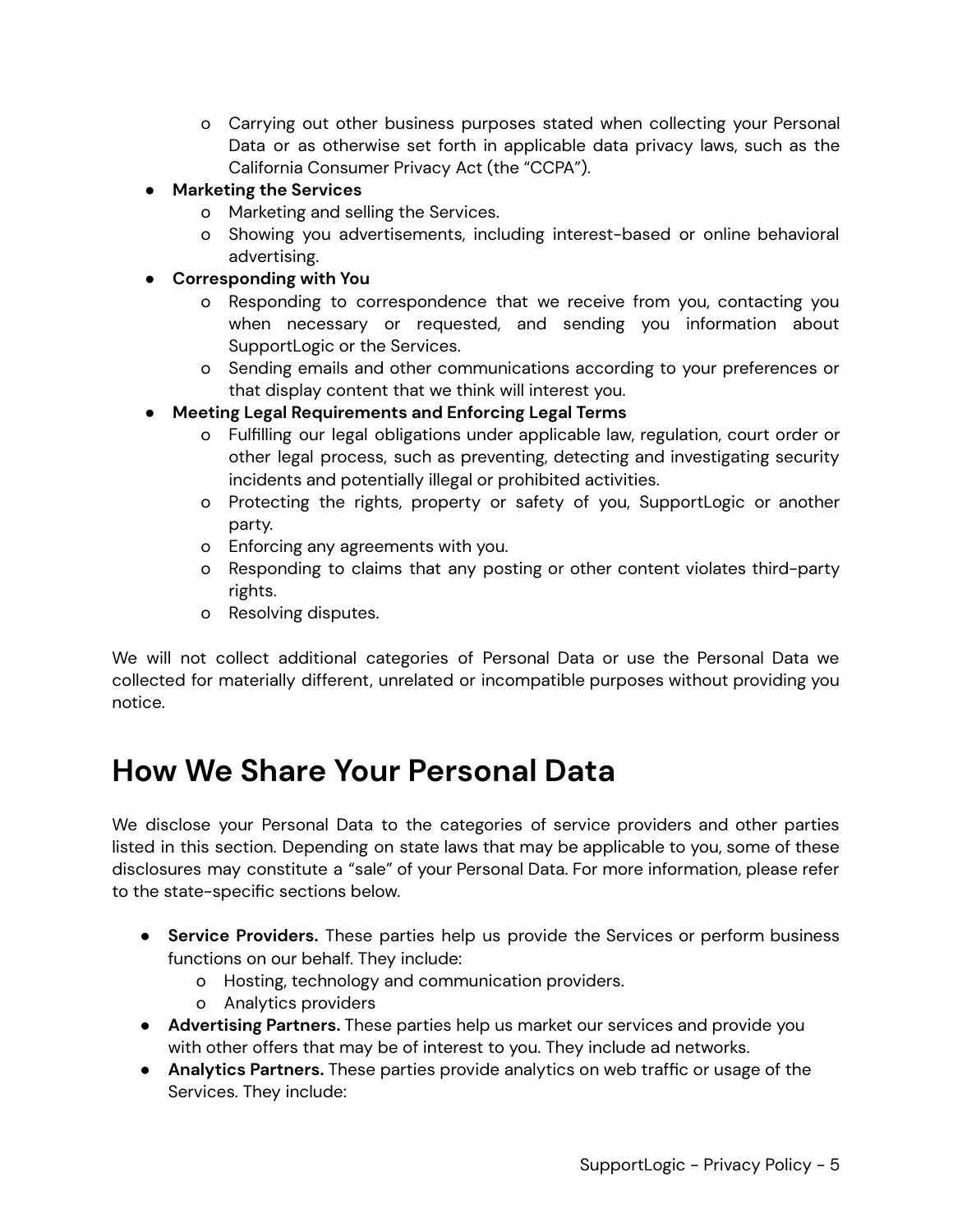- o Companies that track how users found or were referred to the Services.
- o Companies that track how users interact with the Services.

### <span id="page-5-0"></span>**Legal Obligations**

We may share any Personal Data that we collect with third parties in conjunction with any of the activities set forth under "Meeting Legal Requirements and Enforcing Legal Terms" in the "Our Commercial or Business Purposes for Collecting Personal Data" section above.

#### <span id="page-5-1"></span>**Business Transfers**

All of your Personal Data that we collect may be transferred to a third party if we undergo a merger, acquisition, bankruptcy or other transaction in which that third party assumes control of our business (in whole or in part). Should one of these events occur, we will make reasonable efforts to notify you before your information becomes subject to different privacy and security policies and practices.

#### <span id="page-5-2"></span>**Data that is Not Personal Data**

We may create aggregated, de-identified or anonymized data from the Personal Data we collect, including by removing information that makes the data personally identifiable to a particular user. We may use such aggregated, de-identified or anonymized data and share it with third parties for our lawful business purposes, including to analyze, build and improve the Services and promote our business, provided that we will not share such data in a manner that could identify you.

### <span id="page-5-3"></span>**Tracking Tools, Advertising and Opt-Out**

The Services use cookies and similar technologies such as pixel tags, web beacons, clear GIFs and JavaScript (collectively, "Cookies") to enable our servers to recognize your web browser, tell us how and when you visit and use our Services, analyze trends, learn about our user base and operate and improve our Services. Cookies are small pieces of data– usually text files – placed on your computer, tablet, phone or similar device when you use that device to access our Services. We may also supplement the information we collect from you with information received from third parties, including third parties that have placed their own Cookies on your device(s). Please note that because of our use of Cookies, the Services do not support "Do Not Track" requests sent from a browser at this time.

We use the following types of Cookies: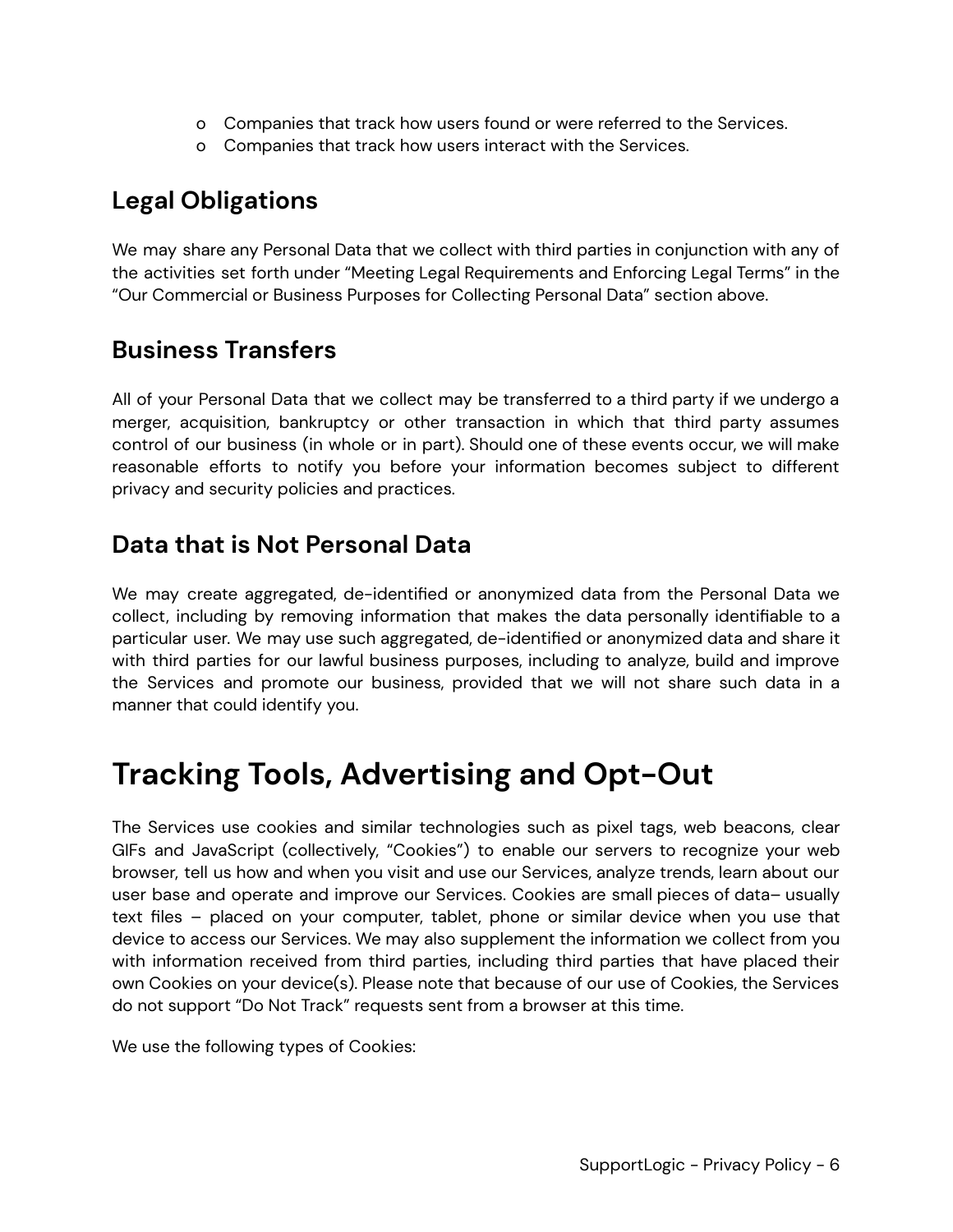- Essential Cookies. Essential Cookies are required for providing you with features or services that you have requested. For example, certain Cookies enable you to log into secure areas of our Services. Disabling these Cookies may make certain features and services unavailable.
- Functional Cookies. Functional Cookies are used to record your choices and settings regarding our Services, maintain your preferences over time and recognize you when you return to our Services. These Cookies help us to personalize our content for you, greet you by name and remember your preferences (for example, your choice of language or region).
- Performance/Analytical Cookies. Performance/Analytical Cookies allow us to understand how visitors use our Services. They do this by collecting information about the number of visitors to the Services, what pages visitors view on our Services and how long visitors are viewing pages on the Services. Performance/Analytical Cookies also help us measure the performance of our advertising campaigns in order to help us improve our campaigns and the Services' content for those who engage with our advertising. For example, Google LLC ("Google") uses cookies in connection with its Google Analytics services. Google's ability to use and share information collected by Google Analytics about your visits to the Services is subject to the Google Analytics Terms of Use and the Google Privacy Policy. You have the option to opt-out of Google's use of Cookies by visiting the Google advertising opt-out page at www.google.com/privacy\_ads.html or the Google Analytics Opt-out Browser Add-on at https://tools.google.com/dlpage/gaoptout/.
- Retargeting/Advertising Cookies. Retargeting/Advertising Cookies collect data about your online activity and identify your interests so that we can provide advertising that we believe is relevant to you. For more information about this, please see the section below titled "Information about Interest-Based Advertisements." For example, we use Retargeting/Advertising Cookies from Google and LinkedIn.

You can decide whether or not to accept Cookies through your internet browser's settings. Most browsers have an option for turning off the Cookie feature, which will prevent your browser from accepting new Cookies, as well as (depending on the sophistication of your browser software) allow you to decide on acceptance of each new Cookie in a variety of ways. You can also delete all Cookies that are already on your device. If you do this, however, you may have to manually adjust some preferences every time you visit our website and some of the Services and functionalities may not work.

To explore what Cookie settings are available to you, look in the "preferences" or "options" section of your browser's menu. To find out more information about Cookies, including information about how to manage and delete Cookies, please visit <http://www.allaboutcookies.org/>.

#### <span id="page-6-0"></span>**Information about Interest-Based Advertisements:**

We may serve advertisements, and also allow third-party ad networks, including third-party ad servers, ad agencies, ad technology vendors and research firms, to serve advertisements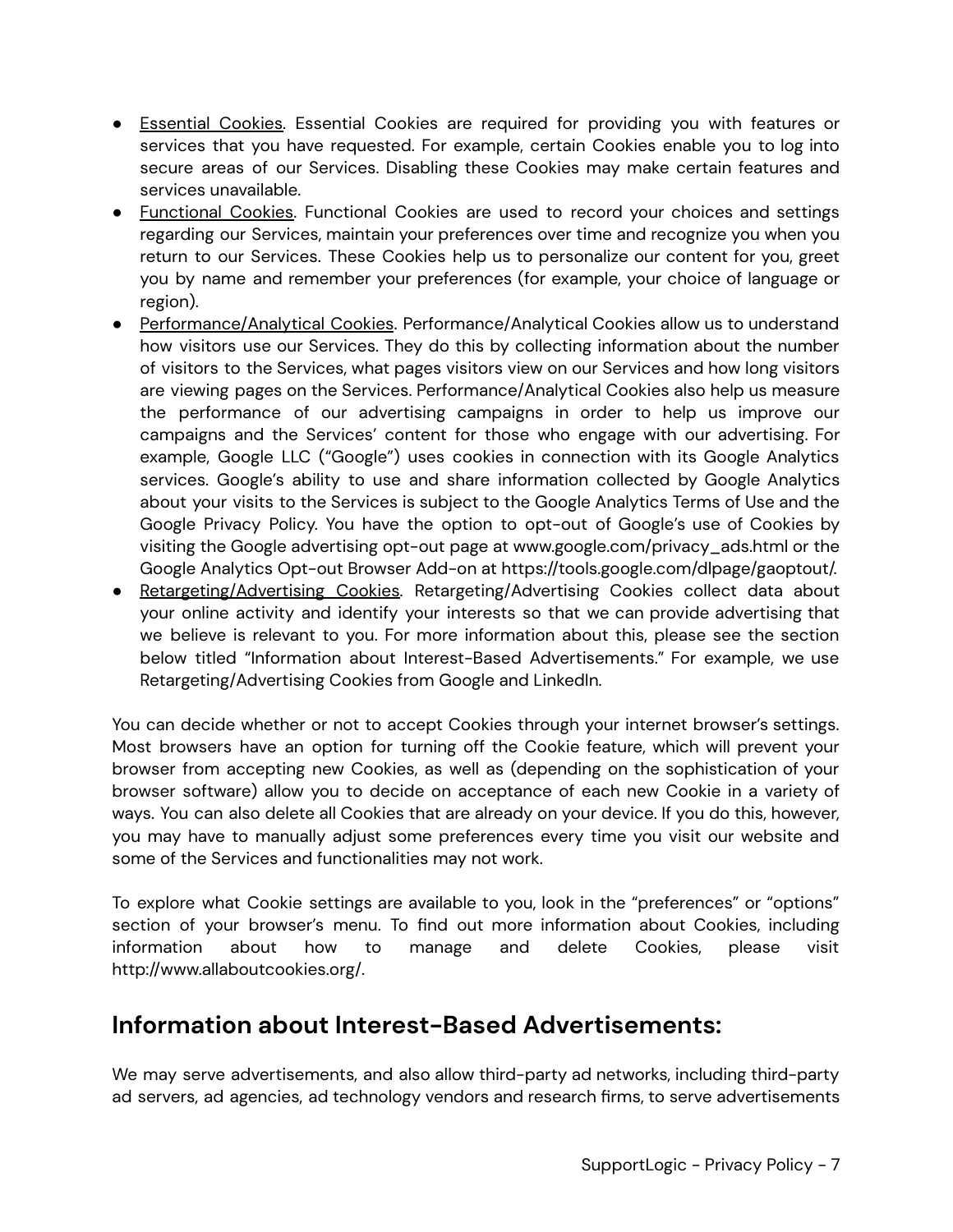through the Services. These advertisements may be targeted to users who fit certain general profile categories or display certain preferences or behaviors ("Interest-Based Ads"). Information for Interest-Based Ads (including Personal Data) may be provided to us by you, or derived from the usage patterns of particular users on the Services and/or services of third parties. Such information may be gathered through tracking users' activities across time and unaffiliated properties, including when you leave the Services. To accomplish this, we or our service providers may deliver Cookies, including a file (known as a "web beacon") from an ad network to you through the Services. Web beacons allow ad networks to provide anonymized, aggregated auditing, research and reporting for us and for advertisers. Web beacons also enable ad networks to serve targeted advertisements to you when you visit other websites. Web beacons allow ad networks to view, edit or set their own Cookies on your browser, just as if you had requested a web page from their site.

### <span id="page-7-0"></span>**Data Security and Retention**

We seek to protect your Personal Data from unauthorized access, use and disclosure using appropriate physical, technical, organizational and administrative security measures based on the type of Personal Data and how we are processing that data. You should also help protect your data by appropriately selecting and protecting your password and/or other sign-on mechanism; limiting access to your computer or device and browser; and signing off after you have finished accessing your account. Although we work to protect the security of your account and other data that we hold in our records, please be aware that no method of transmitting data over the internet or storing data is completely secure.

We retain Personal Data about you for as long as you have an open account with us or as otherwise necessary to provide you with our Services. In some cases we retain Personal Data for longer, if doing so is necessary to comply with our legal obligations, resolve disputes or collect fees owed, or is otherwise permitted or required by applicable law, rule or regulation. We may further retain information in an anonymous or aggregated form where that information would not identify you personally.

### <span id="page-7-1"></span>**Personal Data of Children**

As noted in the Terms of Use, we do not knowingly collect or solicit Personal Data about children under 16 years of age; if you are a child under the age of 16, please do not attempt to register for or otherwise use the Services or send us any Personal Data. If we learn we have collected Personal Data from a child under 16 years of age, we will delete that information as quickly as possible. If you believe that a child under 16 years of age may have provided Personal Data to us, please contact us at privacy@supportlogic.com.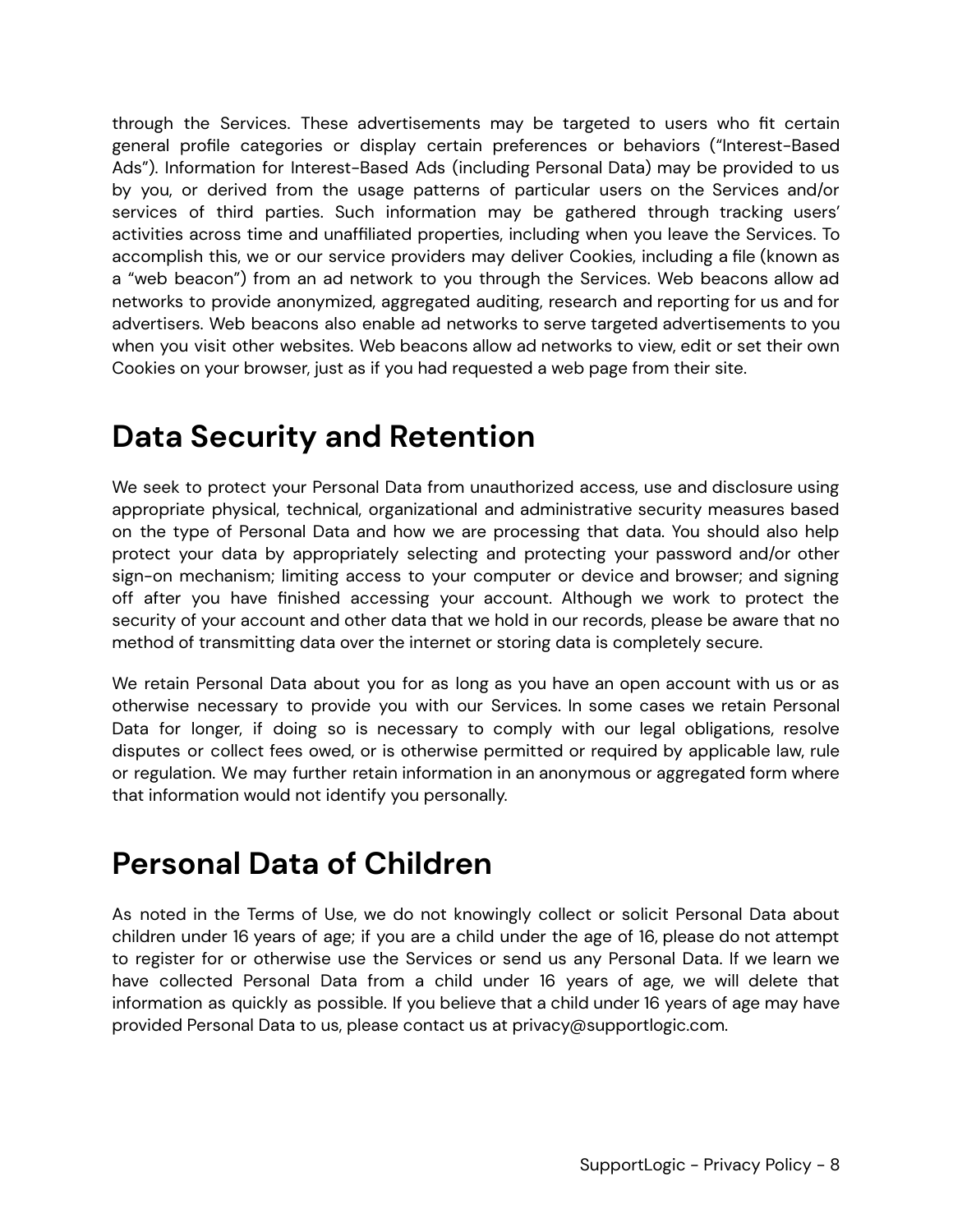### <span id="page-8-0"></span>**California Resident Rights**

If you are a California resident, you have the rights set forth in this section. Please see the "Exercising Your Rights" section below for instructions regarding how to exercise these rights. Please note that we may process Personal Data of our customers' end users or employees in connection with our provision of certain services to our customers. If we are processing your Personal Data as a service provider, you should contact the entity that collected your Personal Data in the first instance to address your rights with respect to such data.

If there are any conflicts between this section and any other provision of this Privacy Policy and you are a California resident, the portion that is more protective of Personal Data shall control to the extent of such conflict. If you have any questions about this section or whether any of the following rights apply to you, please contact us at privacy@supportlogic.com.

#### <span id="page-8-1"></span>**Access**

You have the right to request certain information about our collection and use of your Personal Data over the past 12 months. In response, we will provide you with the following information:

- The categories of Personal Data that we have collected about you.
- The categories of sources from which that Personal Data was collected.
- The business or commercial purpose for collecting or selling your Personal Data.
- The categories of third parties with whom we have shared your Personal Data.
- The specific pieces of Personal Data that we have collected about you.

If we have disclosed your Personal Data to any third parties for a business purpose over the past 12 months, we will identify the categories of Personal Data shared with each category of third party recipient. If we have sold your Personal Data over the past 12 months, we will identify the categories of Personal Data sold to each category of third party recipient.

#### <span id="page-8-2"></span>**Deletion**

You have the right to request that we delete the Personal Data that we have collected about you. Under the CCPA, this right is subject to certain exceptions: for example, we may need to retain your Personal Data to provide you with the Services or complete a transaction or other action you have requested. If your deletion request is subject to one of these exceptions, we may deny your deletion request.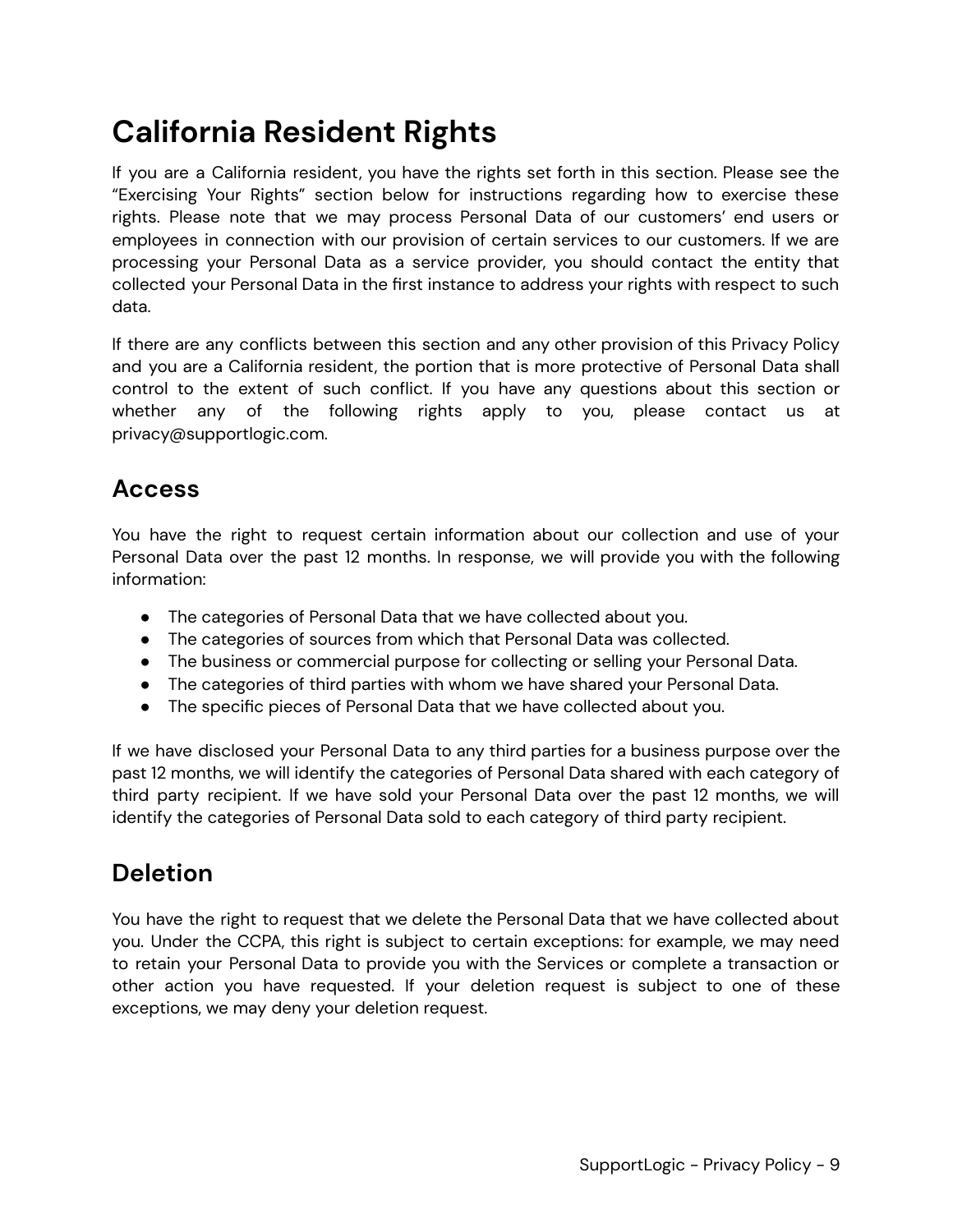### <span id="page-9-0"></span>**Exercising Your Rights**

To exercise the rights described above, you or your Authorized Agent (defined below) must send us a request that (1) provides sufficient information to allow us to verify that you are the person about whom we have collected Personal Data (e.g. email address, phone number, username, etc.), and (2) describes your request in sufficient detail to allow us to understand, evaluate and respond to it. Each request that meets both of these criteria will be considered a "Valid Request." We may not respond to requests that do not meet these criteria. We will only use Personal Data provided in a Valid Request to verify your identity and complete your request. You do not need an account to submit a Valid Request.

We will work to respond to your Valid Request within 45 days of receipt. We will not charge you a fee for making a Valid Request unless your Valid Request(s) is excessive, repetitive or manifestly unfounded. If we determine that your Valid Request warrants a fee, we will notify you of the fee and explain that decision before completing your request.

You may submit a Valid Request using the following methods:

- Email us at: privacy@supportlogic.com
- Call us at: (408) 471-4710

You may also authorize an agent (an "Authorized Agent") to exercise your rights on your behalf. To do this, you must provide your Authorized Agent with written permission to exercise your rights on your behalf, and we may request a copy of this written permission from your Authorized Agent when they make a request on your behalf.

#### <span id="page-9-1"></span>**Personal Data Sales Opt-Out and Opt-In**

We will not sell your Personal Data, and have not done so over the last 12 months. To our knowledge, we do not sell the Personal Data of minors under 16 years of age.

### <span id="page-9-2"></span>**We Will Not Discriminate Against You for Exercising Your Rights Under the CCPA**

We will not discriminate against you for exercising your rights under the CCPA. We will not deny you our goods or services, charge you different prices or rates, or provide you a lower quality of goods and services if you exercise your rights under the CCPA. However, we may offer different tiers of our Services as allowed by applicable data privacy laws (including the CCPA) with varying prices, rates or levels of quality of the goods or services you receive related to the value of Personal Data that we receive from you.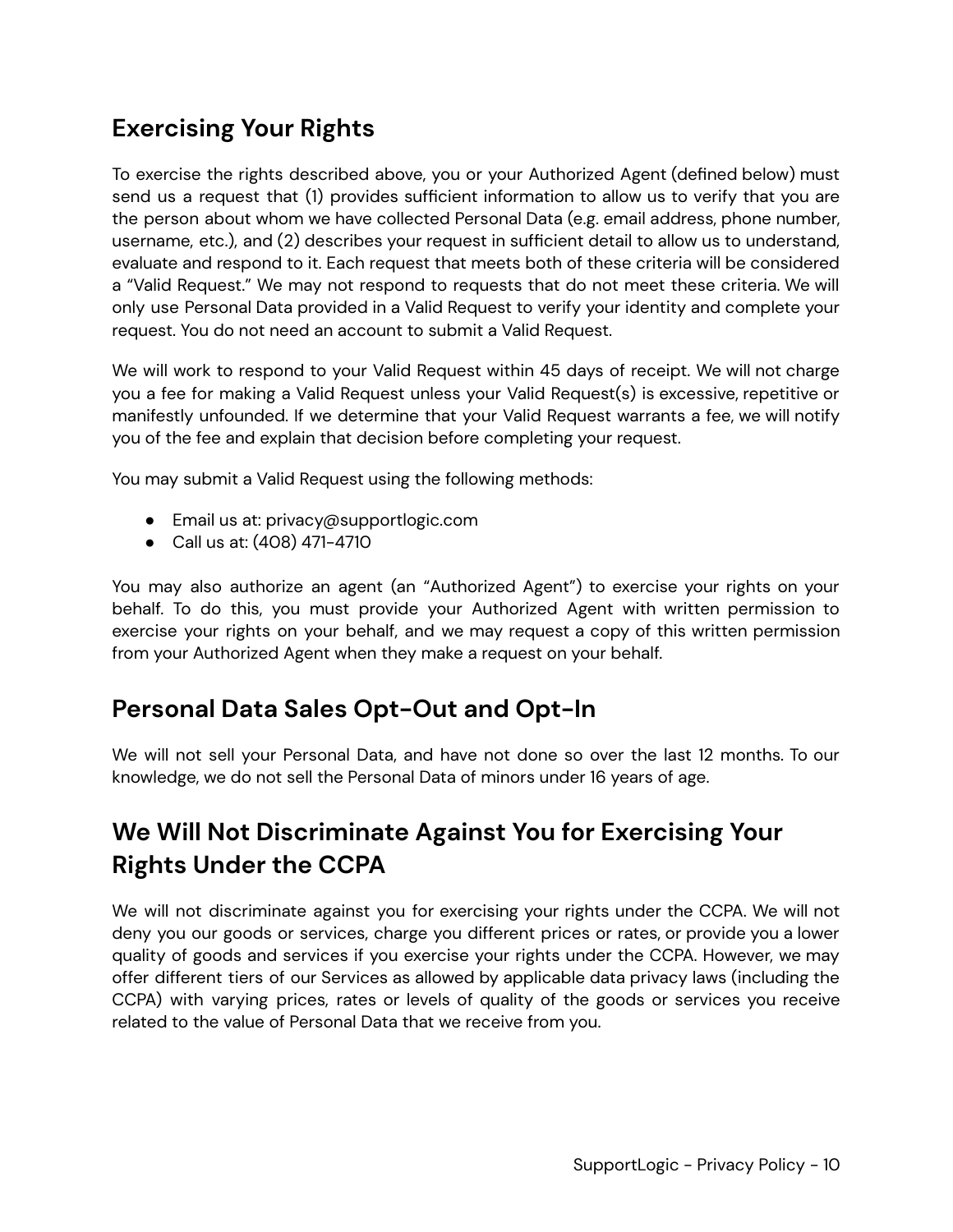### <span id="page-10-0"></span>**Other State Law Privacy Rights**

#### <span id="page-10-1"></span>**California Resident Rights**

Under California Civil Code Sections 1798.83-1798.84, California residents are entitled to contact us to prevent disclosure of Personal Data to third parties for such third parties' direct marketing purposes; in order to submit such a request, please contact us at privacy@supportlogic.com.

#### <span id="page-10-2"></span>**Nevada Resident Rights**

If you are a resident of Nevada, you have the right to opt-out of the sale of certain Personal Data to third parties who intend to license or sell that Personal Data. You can exercise this right by contacting us at privacy@supportlogic.com with the subject line "Nevada Do Not Sell Request" and providing us with your name and the email address associated with your account. However, please note that we do not sell your Personal Data.

### <span id="page-10-3"></span>**Changes to this Privacy Policy**

We're constantly trying to improve our Services, so we may need to change this Privacy Policy from time to time, but we will alert you to any such changes by placing a notice on the SupportLogic website, by sending you an email and/or by some other means. Please note that if you've opted not to receive legal notice emails from us (or you haven't provided us with your email address), those legal notices will still govern your use of the Services, and you are still responsible for reading and understanding them. If you use the Services after any changes to the Privacy Policy have been posted, that means you agree to all of the changes. Use of information we collect is subject to the Privacy Policy in effect at the time such information is collected.